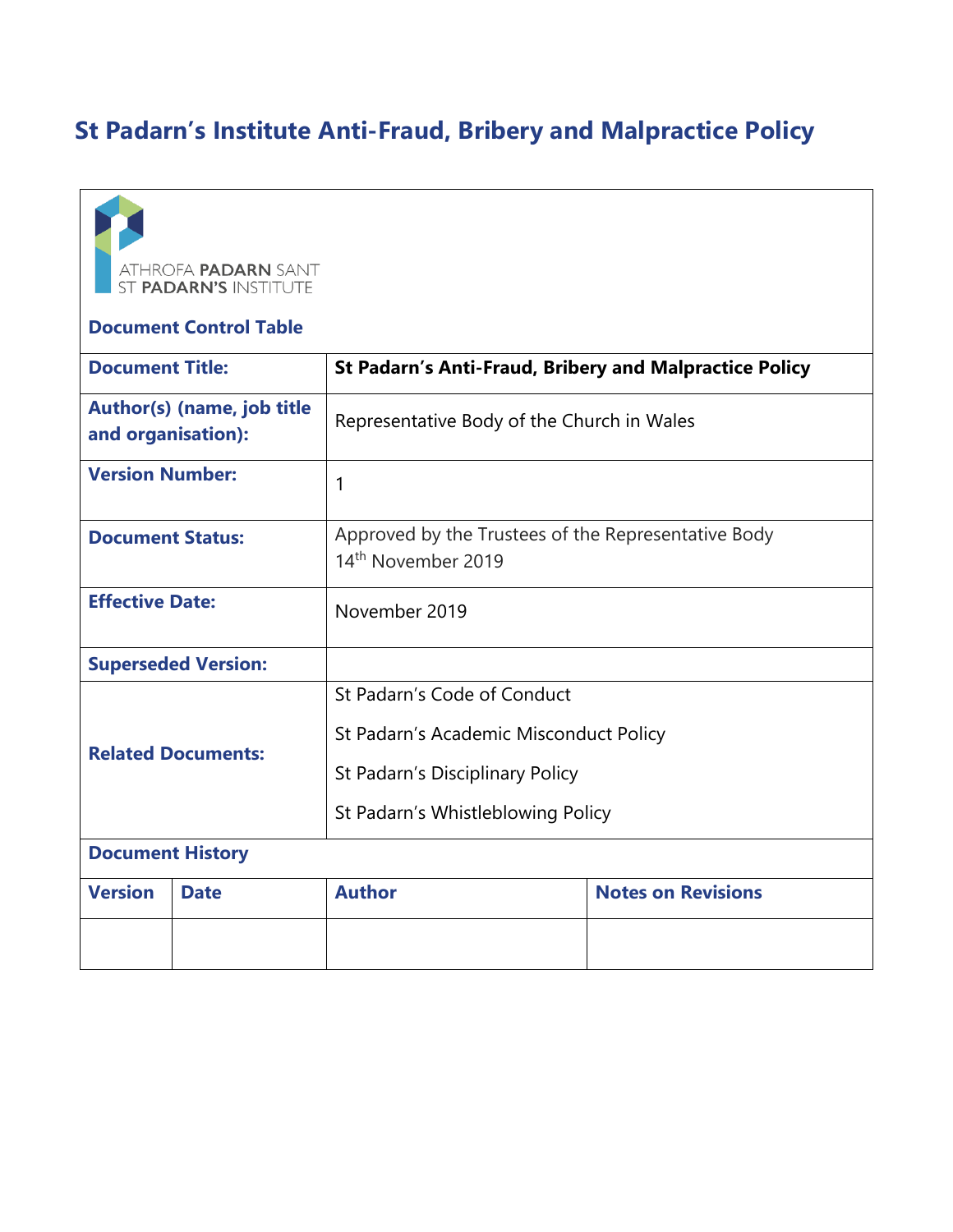#### **Anti-Fraud, Bribery and Malpractice Policy at St Padarn's**

St Padarn's is part of the Representative Body of the Church in Wales, and its staff and volunteers are subject to the Representative Body of the Church in Wales Anti-Fraud, Bribery and Malpractice Policy, which can be found in Appendix 1.

St Padarn's learners are expected to act with honesty and integrity, as outlined in the Code of Conduct and the Academic Misconduct Policy. If a learner is suspected of Fraud, Bribery or Malpractice it will be addressed through the appropriate policy.

St Padarn's appreciates that sometimes learners wish to show gratitude to staff members who have particularly helped and supported them. Learners are asked to take note of the Prevention section of the RB Anti-Fraud, Bribery and Malpractice Policy should they wish to show their appreciation in this way, particularly sections 9 and 10 highlighted below.

If a learner suspects that a member of St Padarn's staff, or anyone connected to St Padarn's, is doing something illegal or improper they should immediately take action as outlined in the St Padarn's Whistleblowing Policy.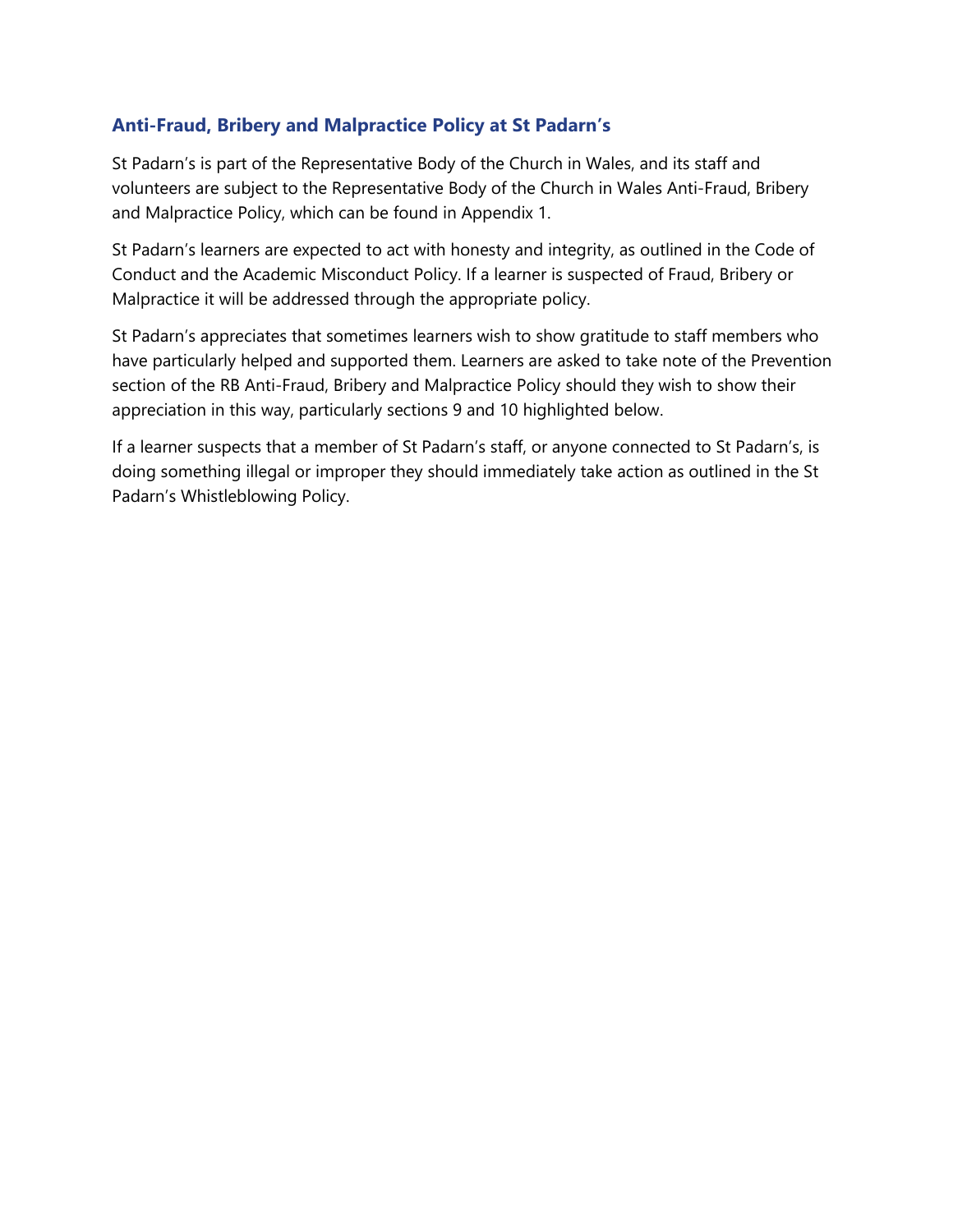# **Appendix 1**

# **The Representative Body of the Church in Wales**

# **Anti-fraud, Bribery, Corruption & Malpractice Policy**

#### **Introduction**

The Representative Body of the Church in Wales is committed at all times to maintaining the highest standards of honesty, openness and accountability.

The Representative Body's expectation on propriety and accountability is that Trustees, the Provincial Secretary, Senior Managers, Line Managers and employees at all levels will lead by example in ensuring adherence to rules, and that all procedures and practices are above reproach.

The Representative Body also expects and requires individuals and organisations that it comes into contact with to act towards the Representative Body with integrity and without thought or actions involving fraud, bribery, corruption or malpractice.

This Anti-Fraud, Bribery, Corruption & Malpractice Policy is designed to:-

- Encourage prevention;
- Promote detection: and
- Identify a clear pathway for investigation.

In addition to the functions of the Audit Committee and the work of the internal auditor the Representative Body is also supported in this through the high degree of external scrutiny of its affairs by a variety of bodies including:

- Financial Services Authority;
- HMRC
- External Auditors

This policy should be read together with the policy on reporting fraud.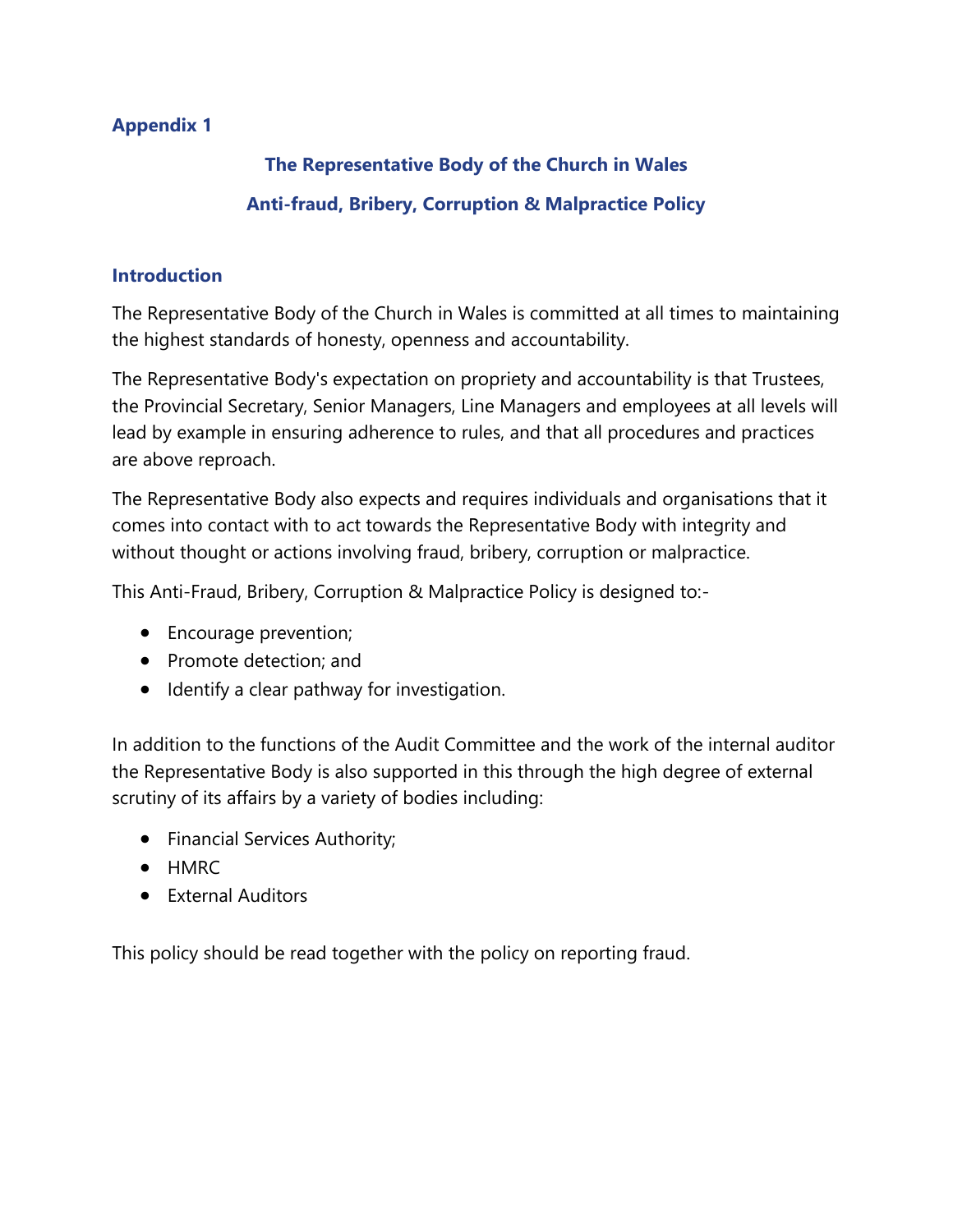#### **Prevention**

The Representative Body recognises that a key preventative measure in the fight against fraud, bribery, corruption and malpractice are its employees. Through effective HR procedures the Representative Body will:

- **1.** Positively encourage its employees to raise serious concerns that they may have about any aspect of the Representative Body's work or the conduct of its employees or trustees or others acting on behalf of the Representative Body. Concerns can be expressed using the provisions of the Representative Body's "Whistleblowing Policy".
- **2.** Ensure that its employees take effective steps when recruiting new staff to establish, as far as possible, through written references the known honesty and integrity of potential employees before employment offers are made.
- **3.** Provide all employees with appropriate information, guidance and training in their responsibilities and duties to ensure that best practice is regularly highlighted and reinforced.
- **4.** Employees are expected to follow any Code of Conduct related to their personal professional qualifications and also to abide by the Representative Body's Employee Code of Conduct.
- **5.** Deal with an employee who attempts to defraud the Representative Body or who is corrupt or is guilty of serious malpractice of whatever description through the disciplinary process. An employee who abuses the procedure by raising unfounded malicious allegations will also be subject to invocation of the Disciplinary Procedure.
- **6.** Employees are expected to conform to the highest standards of transparency and integrity in connections of gifts and hospitality.
- **7.** Gifts of trivial value (examples would be items of stationery and calendars) may be kept by the employee receiving them. Receipt must be notified to the employee's line manager and recorded in a register kept by the HR department.
- **8.** More expensive items (items with an estimated value of £25 or more) may be accepted provided their receipt is (i) notified to the employee's line manager and recorded in a register kept by the HR department and (ii) shared with other employees either by way of a raffle for charity or (in the case of perishable foodstuffs) made available to all in a staff room. The provider of the gift should be thanked in writing and a copy of the correspondence kept by the sender.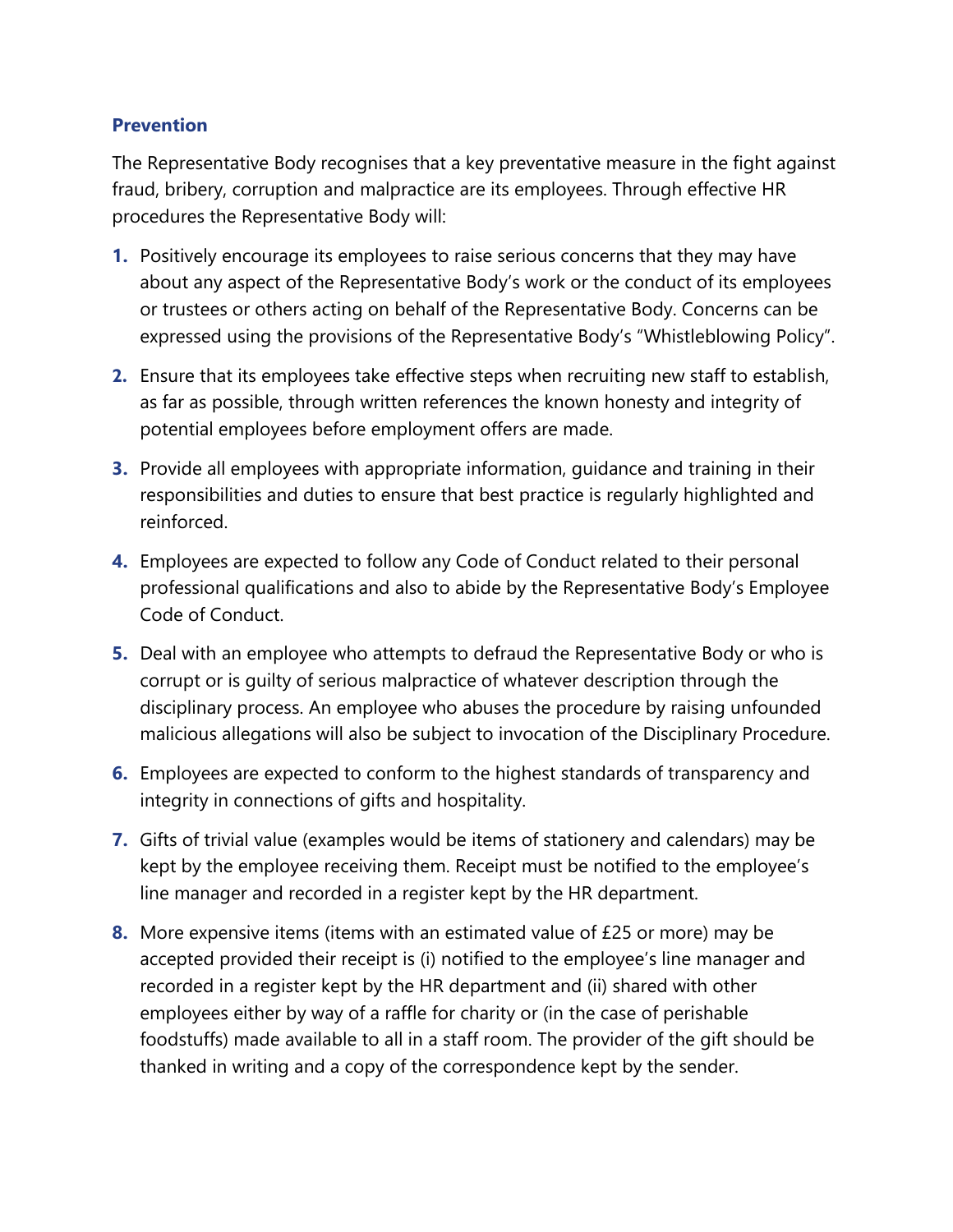- **9.** Should staff receive a book token as a thank you after, for example, a lecture or presentation, this may be accepted provided receipt is notified to their line manager (in the case of St Padarn's staff notified to the Director of Operations of St Padarn's) and recorded in a register kept by the HR department. It should then be given to the library at St Padarn's Cardiff to be used in the purchase of books.
- **10.**Employees (in particular St Padarn's staff) may accept gifts of trivial value from students (for example a box of chocolates or a bunch of flowers). Students are requested not to give staff anything but token gifts, but if a student should give a gift of greater value (estimated value of more than £25) it may be accepted provided that receipt is i) notified to the Director of Operations of St Padarn's, and recorded in a register kept by the HR department, ii) shared with other employees (as in point 8), and iii) the student is politely thanked and it is explained to them what will happen to their gift and why.
- **11.** Any offer of corporate hospitality (invitations to sporting events, concerts etc) should only be accepted after consultation with the employee's manager who should give written consent. A copy of the written consent should be sent to the HR department so that the hospitality may be recorded in the register. All employees should exercise caution in accepting hospitality to ensure that their integrity and independence from the supplier of the hospitality is not compromised. Offers of very expensive gifts or hospitality (holidays, fine wine, jewellery etc) should always be politely declined and the offer notified to the employee's line manager.
- **12.**Employees must not give or offer gifts, inducements, bribes or considerations of any sort in connection with the Representative Body's business. This is a criminal offence under the Bribery Act 2010.

#### **Detection and Investigation**

Preventative systems, particularly internal control systems, within the Representative Body have been designed to provide indicators of any fraudulent activity or malpractice, and generally, if complied with fully, they should be sufficient in themselves to deter fraud. Despite the best efforts of managers and auditors, many frauds/ malpractices are discovered by chance or by "tip-off".

Concerns expressed anonymously make investigations difficult to undertake. However, they will be considered for investigation at the discretion of the Provincial Secretary.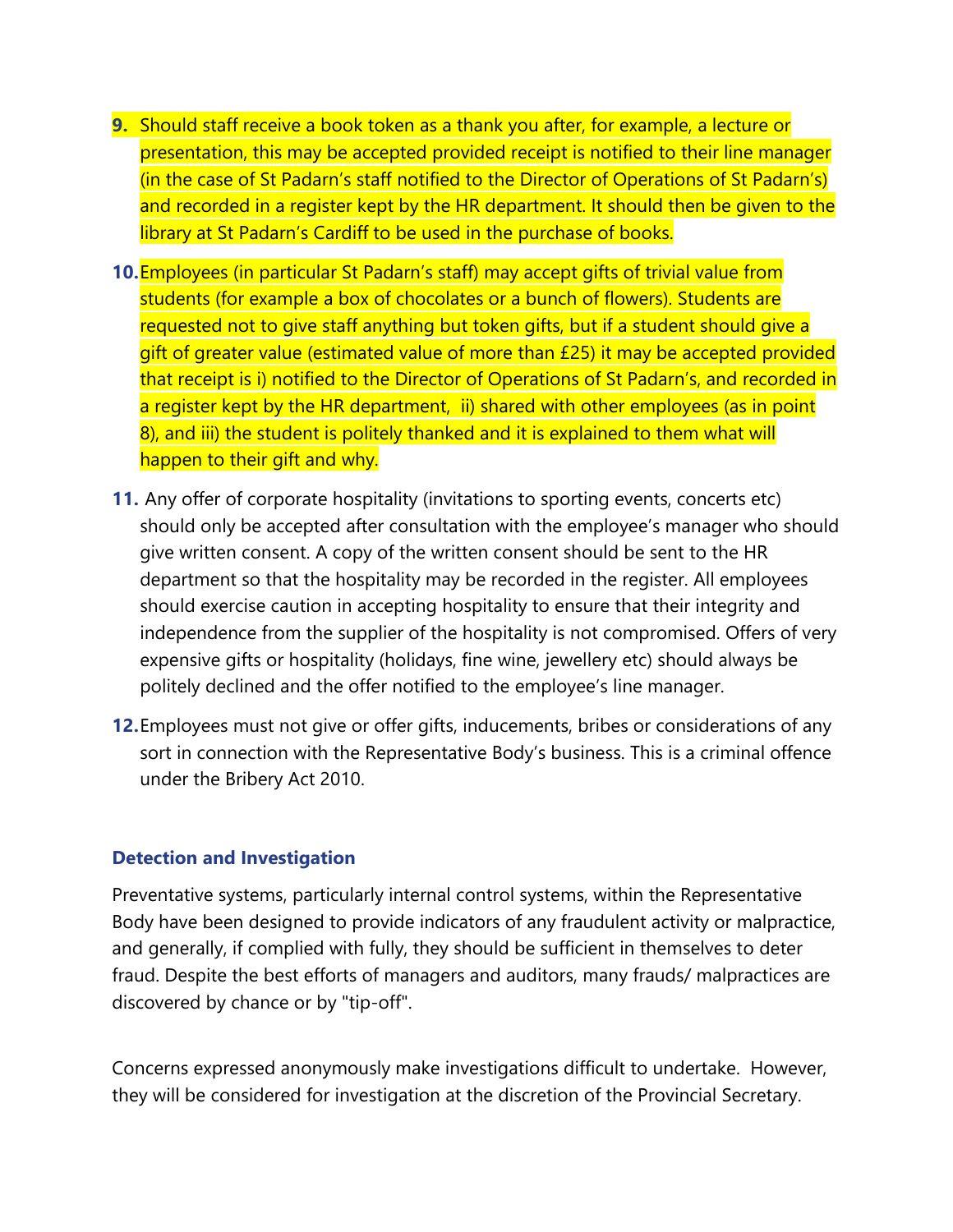Depending on the nature and anticipated extent of the allegations, a Senior Manager not involved in the allegation will normally work closely with the Provincial Secretary and other staff members as well as other agencies such as the Police to ensure that all allegations and evidence are properly investigated and reported upon.

If the allegations are of a professional or very specialist malpractice nature, the investigation will be carried out by a specialist appointed by the Audit and Risk Committee.

The Representative Body will normally wish the Police to independently prosecute offenders where financial impropriety is discovered.

## **Reporting Procedures**

Employees may use the provisions of the "Whistleblowing Policy" to report suspicions or concerns.

Alternatively employees should express their concerns to their line manager. If necessary, a route other than their normal line manager may be used to raise such issues. Examples internally are:

- The Provincial Secretary;
- Other Heads of Department;
- Members of the Representative Body

Other routes could be:

- Appointed External Auditors of the Representative Body
- Internal Auditor.
- Trade Union representatives;

*Members of the Church in Wales are also encouraged to report concerns through any of the above avenues or, if appropriate, through the Representative Body's complaints procedure.*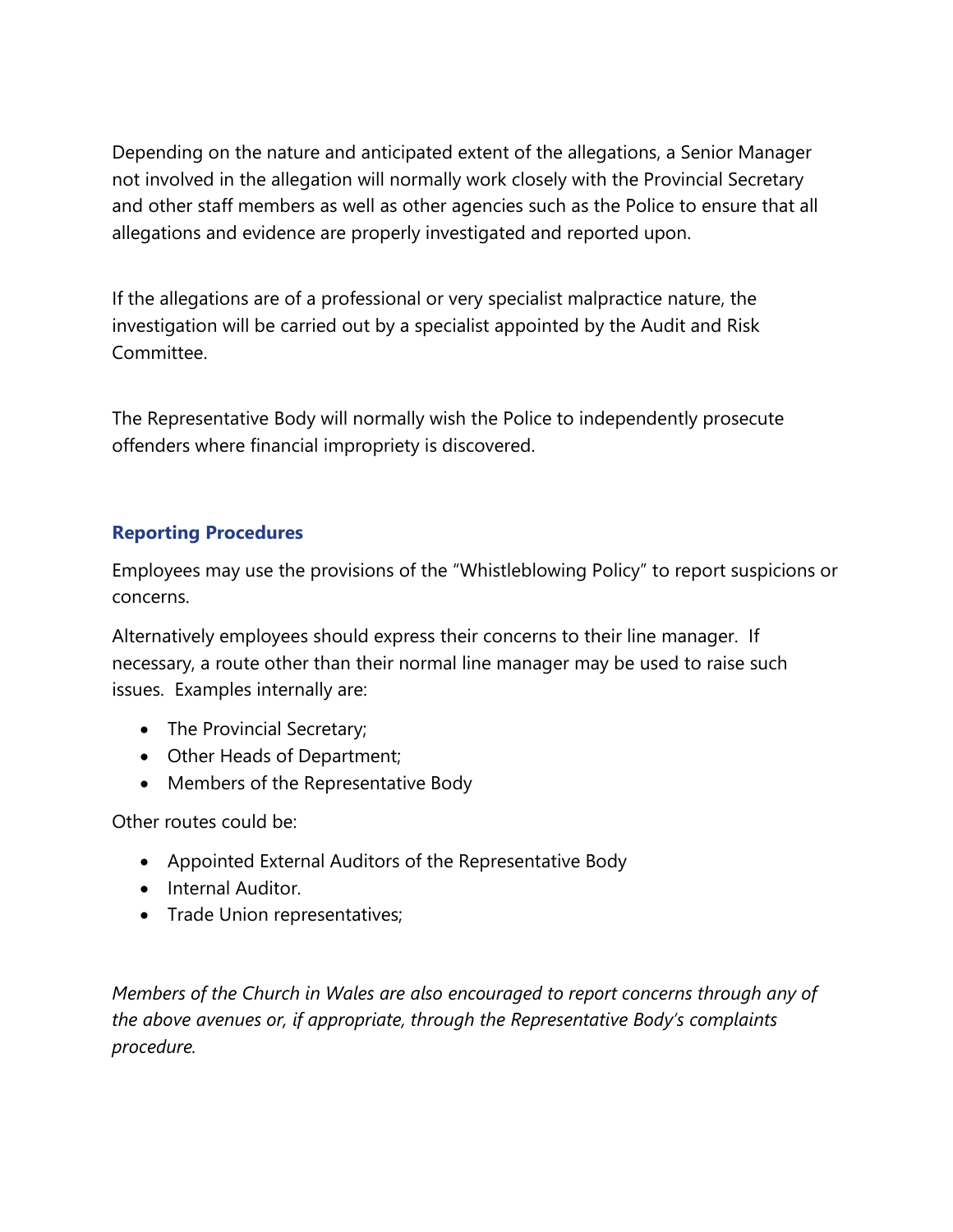## **Investigating suspected Fraud / Bribery**

## **Initial Steps**

Once malpractice/irregularity is suspected, it is critical that any investigation is conducted in a professional manner aimed at ensuring that the current and future interests of both the Representative Body and the suspected individual(s) are protected. The latter is equally important as a suspicion should not be seen as a guilt to be proved.

For each notified suspicion, an investigation will be undertaken by a nominated person appointed by the Provincial Secretary. Regular updating and liaison will take place with the Provincial Secretary, (and others as appropriate). The complainant will also be regularly updated on the progress of the investigation, i.e. this will take the following format:-

- Acknowledge receipt of the concern;
- Set out the way in which the complaint will be dealt with;
- Give an estimate of how long it will take to provide a final response;
- Tell the complainant whether any initial enquiries have been made, and;
- Tell the complainant whether further investigations will take place, and if not, why not.

# **Subsequent Steps**

Having due regard to findings, the Provincial Secretary together with HR staff and other senior colleagues (as appropriate) must:

- Initially assess whether there is a need for an employee to be suspended. The decision should be kept under review at all stages of the ensuing investigation;
- Identify a course of action (what, who, when, how, where);
- Identify the reporting process (by whom, to whom, when and how);
- Ensure that strict confidentiality is continuously maintained;

The nominated person investigating the complaint should:-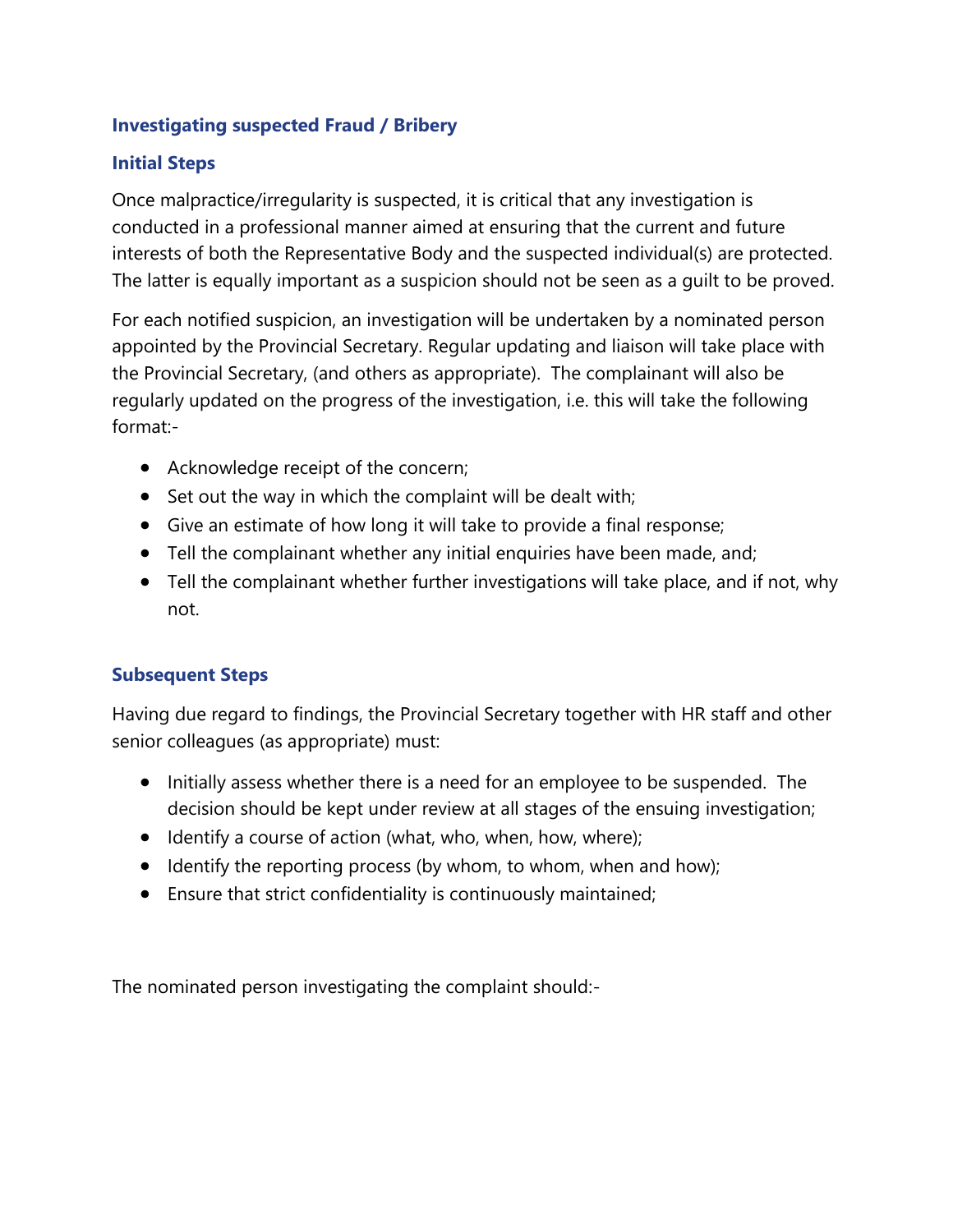- Open a file which should be indexed and all details recorded no matter how insignificant they may initially appear in chronological order, it should include notes on:-
	- telephone conversations;
	- face-to-face discussions;
	- records/documents reviewed;
	- tests undertaken and results.
- Ensure the correct form of evidence is obtained and appropriately retained:
	- prime documents;
	- certified copies;
	- physical items;
	- secondary evidence (e.g. discussions etc.);
	- circumstantial;
	- hearsay.
- Ensure interviews are conducted in the right manner (In particular that the requirements of the Police and Criminal Evidence Act are complied with when interviewing suspects if appropriate to the circumstances).

# **Liaison with the police or the external agencies.**

#### *Police*

The experts at investigating criminal activity/fraud are the Police. They will also advise on the likely outcome of any intended prosecution. Initial contact with the Police should only be undertaken following discussion between the Provincial Secretary and other senior staff (as appropriate).

If the Police decide that a formal investigation is necessary, all employees are required to co-operate fully with any subsequent requests or recommendations. All contact with the Police following their initial involvement will usually be via the Provincial Secretary or other nominated person.

Where the Police decide to formally investigate, this will not prejudice any internal disciplinary procedures; these should continue as normal. However, the internal investigation and the Police investigation should be co-ordinated to make maximum use of resources and information.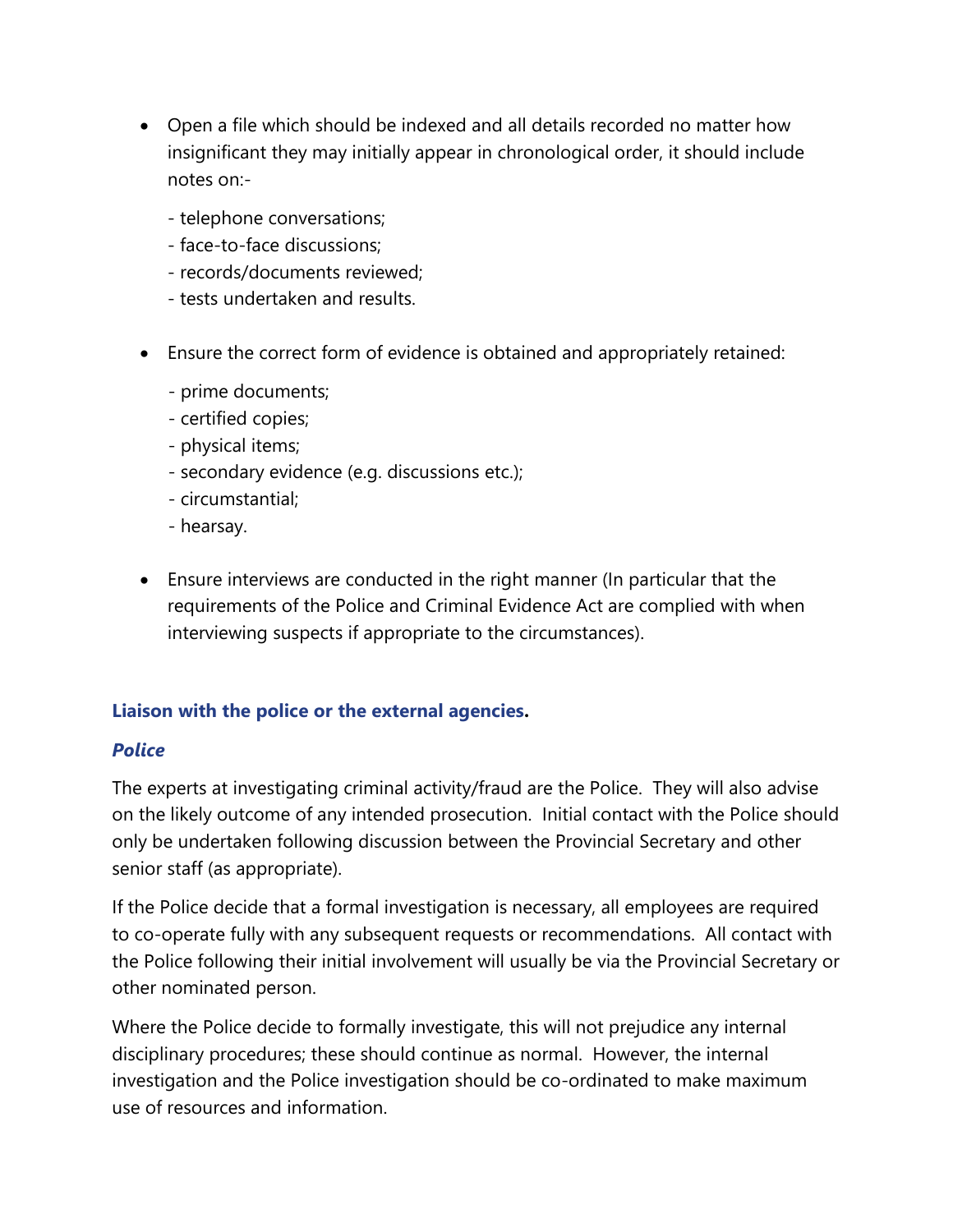#### *Other External Agencies*

Discussions may also have to be held with other external agencies such as Charities Commission or HMRC.

#### **Reporting Fraud/ Malpractice**

#### *Interim Report*

Depending on the individual circumstances of the matter under investigation, as soon as the initial "detection" stage of the investigation has been completed, an interim confidential report, which may be verbal but is more likely to be in a written format, should be made by the nominated officer to the Provincial Secretary.

The interim report should set out:

- the findings to date;
- the interim conclusions drawn from those findings, and
- should seek approval to continue the investigation if this is appropriate.

If it is decided to continue the investigation, then future reporting arrangements and any changes to the planned action should be confirmed.

#### *Final Report*

This report will supersede all other reports and be the definitive document on which the Provincial Secretary (in a disciplinary situation) and possibly the Police (in a criminal situation) will base their initial decisions. It will be issued as soon as possible after the completion of all necessary investigatory work.

The format of the Final Report will not always be the same as each case is unique, but will frequently set out:

- how the investigation arose;
- who the suspects are;
- their position in the Representative Body and their responsibilities;
- how the investigation was undertaken;
- the facts and evidence which were identified: